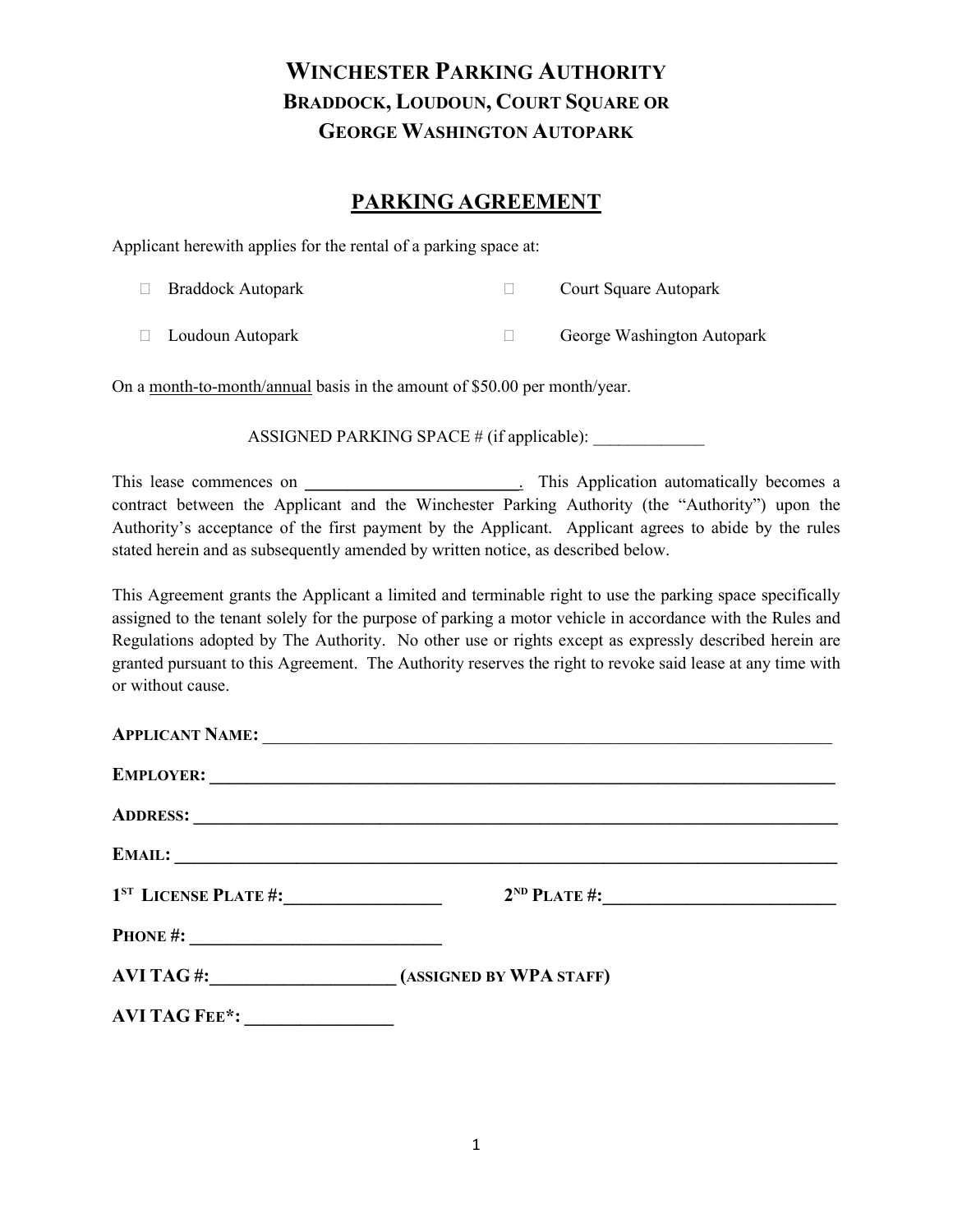### **PARKING OPTIONS: BRADDOCK AUTOPARK**

 *Option One: Non-Reserved (Base)* Type of Rental: Monthly

Fee: \$50.00 per space Location of Access: Braddock Autopark only

Access: QR Code or AVI Tag provides 24/7 access to the Autopark and 24/7 access to a nonreserved parking space. Access may not be available during certain posted holidays, events, and the Apple Blossom Festival.

 *Option Two: Blue Block* Type of Rental: Annual

Fee: Base cost plus \$5.00 Location of Access: Braddock Autopark only

Restrictions: Access: QR Code or AVI Tag provides 24/7 access to the Autopark and access to a reserved parking space within the Blue Block during business hours (Monday through Friday, 6AM – 6PM). Access may not be available during certain posted holidays, events, and the Apple Blossom Festival.

*Option Three: Red Block*

Type of Rental: Annual Hours of Access: 24/7 Fee: Base cost plus \$10.00 Location of Access: Braddock Autopark only

Access: QR Code or AVI Tag provides 24/7 access to Autopark and access to a reserved parking space in the Red Block 24/7. Access may not be available during certain posted holidays, events, and the Apple Blossom Festival.

### **PARKING OPTIONS: ALL OTHER AUTOPARKS**

Parking rate at Court Square, Loudoun and George Washington Autopark is \$50.00 per month for all single spaces, covered or uncovered.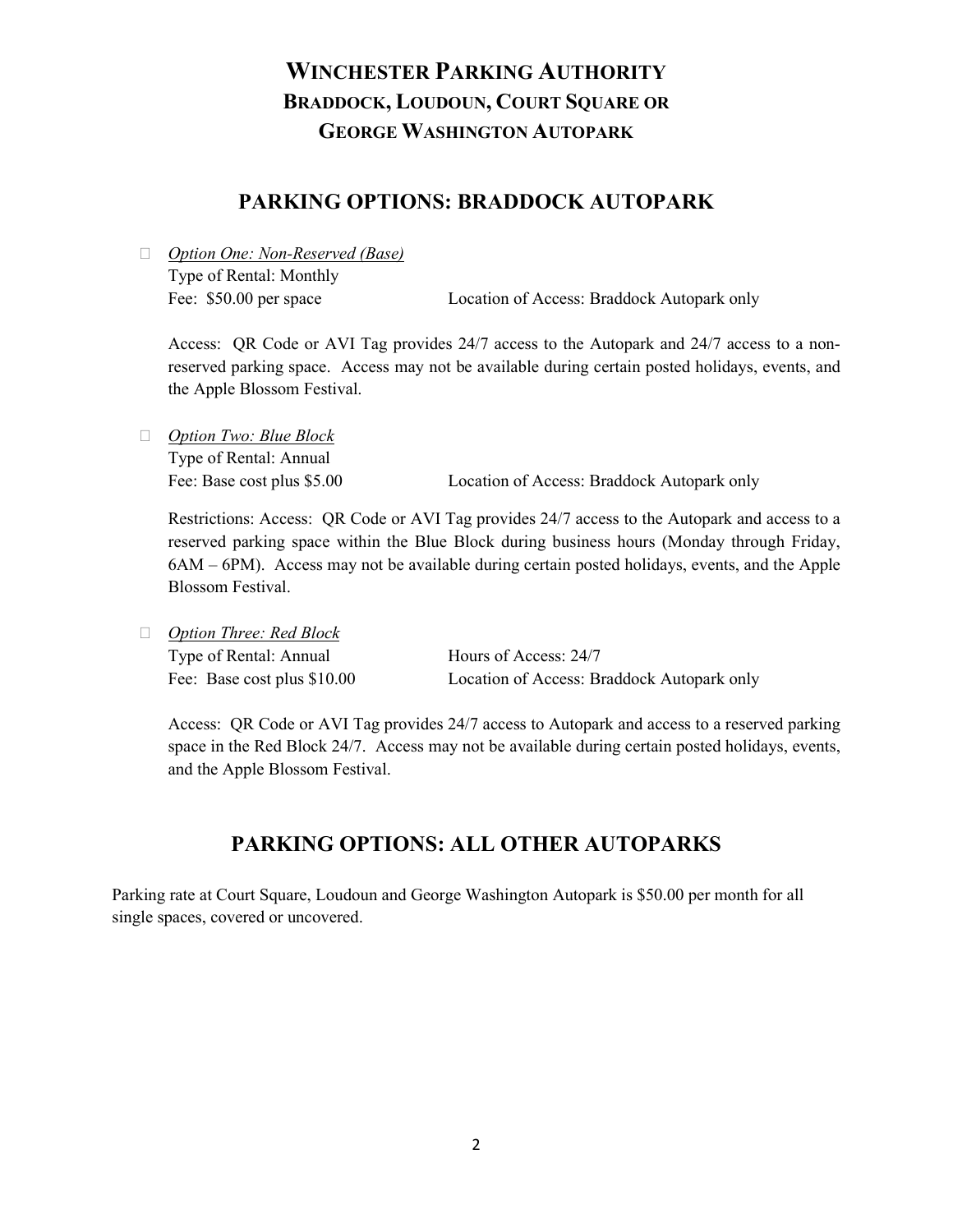### **PARKING REGULATIONS**

Violation of any of the following regulations or amendments thereof, shall, at the option of the Authority, terminate this Agreement (See "Regulations" 07/18/89, updated 04/03/09, updated 12/09/11, updated 10/19/12, updated 7/15/14, updated 8/12/14, updated 01/01/21).

The Authority reserves the right to amend these Regulations in full or in part from time to time as the needs of the Authority may require. Written notice of amendments will be posted in the Autoparks and/or placed on tenants' vehicle(s).

### **ARTICLE I: PARKING RESTRICTIONS AND ENFORCEMENT**

#### **1.1 Place of Parking.**

There are no assigned parking spaces in any of the Autoparks with the exception of the RED BLOCKS and BLUE BLOCKS at Braddock Autopark. Tenants may park in any available designated (single) parking space, with the exception of "Reserved" or "Handicapped" parking spaces. Reserved or Handicapped parking spaces will have appropriate signage posted by the Authority only. No Reserved parking spaces will be provided for monthly tenants unless approved by the Authority. One rental agreement signifies one (1) single parking space. Tenants' parking more than one vehicle within the designated premise, without multiple lease agreements on file, will have their lease terminated and Autopark access deactivated.

Tenants parking in an area other than designated by their lease will have their QR Code or AVI Tag deactivated, and will no longer be permitted to park within any of the WPA facilities.

- **1.2 Parking Hours.** Tenants may utilize the above designated space during the posted operational hours of the Autopark only. **NOTE: CERTAIN POSTED HOLIDAYS, EVENTS, AND THE APPLE BLOSSOM FESTIVAL DO NOT APPLY.**
- **1.3 Parking Restrictions.** The Authority reserves the right, at its discretion, to temporarily deny tenants' access to the Autoparks. Reasons for denying access include, but are not limited to, use of the Autoparks for special events or for construction and maintenance on parking facilities.
- **1.4 Parking Enforcement.** In addition to deactivation of a tenant's control card, as set forth in **1.1**  above, vehicles found parking in an area and/or space other than specified in this Agreement may be ticketed and/or impounded in accordance with applicable law. Tickets for parking in a reserved space without the permission of the lessee of the space carry a fine of twenty-five dollars (\$25.00). In the event your vehicle is ticketed in error, please contact Kim Whitacre at the Winchester Police Department at (540) 545-4730.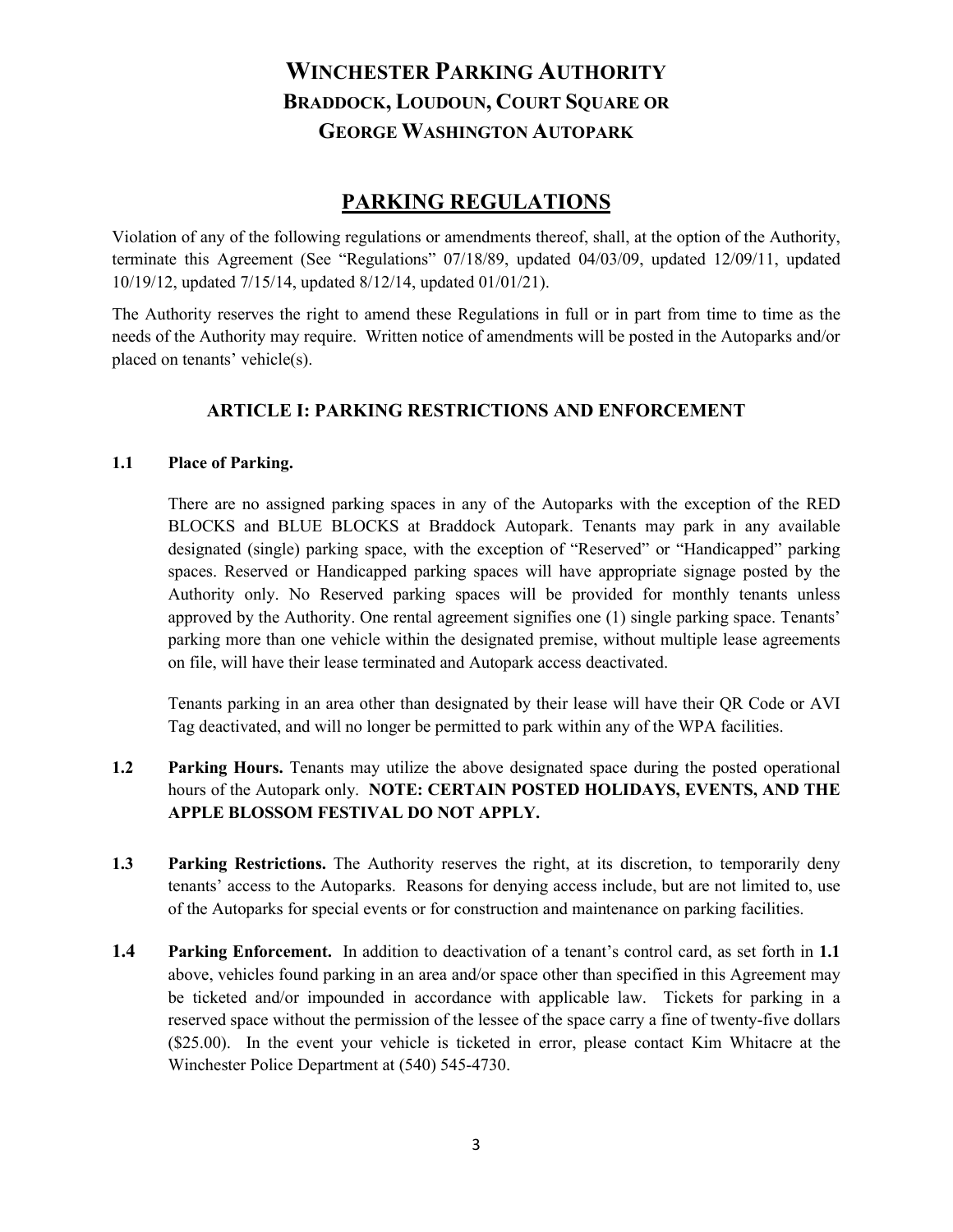**1.4.1 Vehicle Present in Reserved Space.** Lessees discovering another vehicle parked in their assigned space during business hours (Monday- Friday 8AM – 5PM) should contact WPA at 540-722-7575.

**1.4.2 QR (Quick Response) Code.** One (1) QR code may be assign at no cost to a monthly tenant. The QR Code may be used as a temporary source of access into and out of the Autoparks. The monthly tenant must request this in writing via email.

**1.4.3 Use of AVI Windshield Tag.** An AVI Windshield tag will allow the monthly tenant access into and out of the Autopark. A ten dollar (\$10.00) non-refundable fee is required for each AVI Windshield tag. A tenant may purchase more than one AVI windshield tag, in the event they have more than one personal vehicle. The AVI Windshield tag should be placed in the upper left corner of the vehicle windshield. Once inside the Autopark, the tenant will not be able to access the Autopark with any other AVI Windshield tag or QR Code. *Allowing another vehicle to enter or exit the Autopark through use of your AVI Windshield tag or QR Code will result in automatic termination of this Agreement.*

Tenants who have misplaced, forgotten or are unable to use their QR Code or AVI Tag due to their own cause, will be required to take an hourly ticket and pay the hourly rate to exit. They are required to contact the WPA during normal business hours and they may not be refunded the amount of this charge by the Authority.

**1.4.4 Valid Registration and Inspection.** All vehicles parked within an Autopark must display valid registration and a valid inspection sticker as required by Virginia law. Failure to comply with this requirement may result in ticketing and fines.

#### **ARTICLE II: LIABILITY AND DAMAGES**

**2.1 Liability of Authority.** The Authority will not be responsible for damage to a tenant's vehicle that is not caused by the Authority. The Authority assumes no responsibility for theft and suggests all parked vehicles be locked and valuable items stored out of sight.

> **2.1.1 Accidents on Premises.** Tenants involved in accidents on the premises shall report them promptly to both the Authority's Main Office (located in the George Washington Autopark) as well as to the police.

**2.2 Damages.** Tenants shall utilize the premises only for the purpose for which it was intended (parking). Tenants shall not litter, destroy, deface, or damage the premises.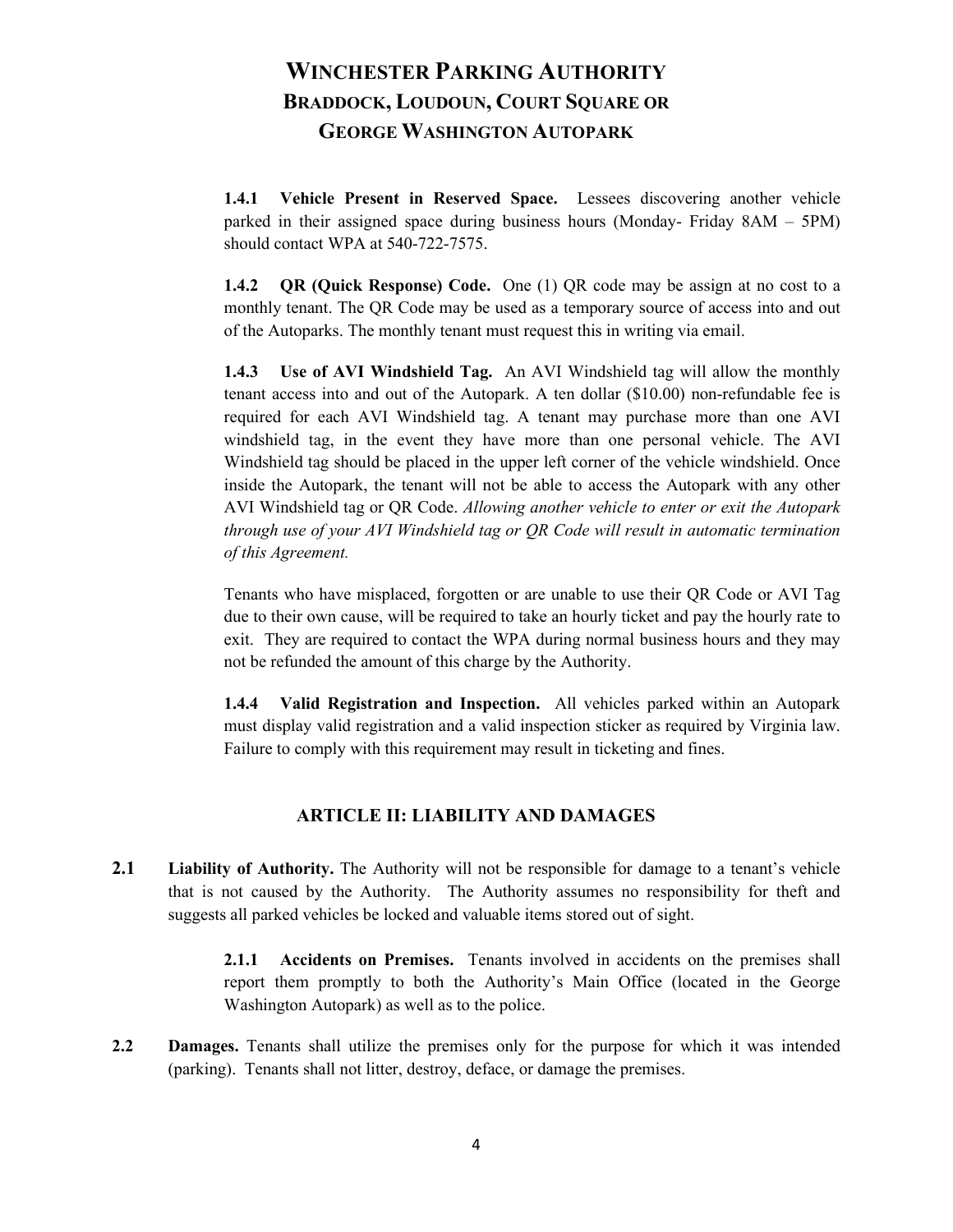#### **ARTICLE III: TERMINATION OF LEASE**

- **3.1 Termination without Cause.** This Agreement and the lease hereby granted may be terminated by the Authority without cause upon fifteen (15) days written notice. All lessees of parking spaces from the Authority acknowledge that any and all rights to the use of parking spaces are fully revocable and terminable at any time upon fifteen (15) days written notice.
- **3.2 Termination for Cause.** All parking spaces designated by the Authority as available for either monthly or annual rental shall be leased subject to:
	- (a) The terms of the written lease agreement (the Application/Agreement);
	- (b) Timely payment of rents due; and
	- (c) Obeying all parking regulations
- **3.3 Termination by Parking Tenant.** Both monthly and annual rentals may be terminated upon thirty (30) days written notice by the parking tenant, with termination effective on the first day of the following month. In the event that an annual lease is terminated prior to the expiration of the full term of the lease, a refund for the remaining months will be provided.

#### **ARTICLE IV: PAYMENTS**

**4.1 Payments.** Monthly rental payments are subject to change upon public notice in *The Winchester Star*. Payments may be made:

- 4.1.1 At the Autopark booth drop box.
- 4.1.2 Online: [www.officialpayments.com](http://www.officialpayments.com/)

At website select "local Payments", select "Virginia" for state, select "Winchester, City of" for payment entity, select "WPA Monthly Rental Fees" for payment type. Must use last 4 digits of QR Code or AVI Tag number as your account number.

4.1.3 Mailed to:

George Washington Autopark 128 N. Cameron Street Winchester, VA 22601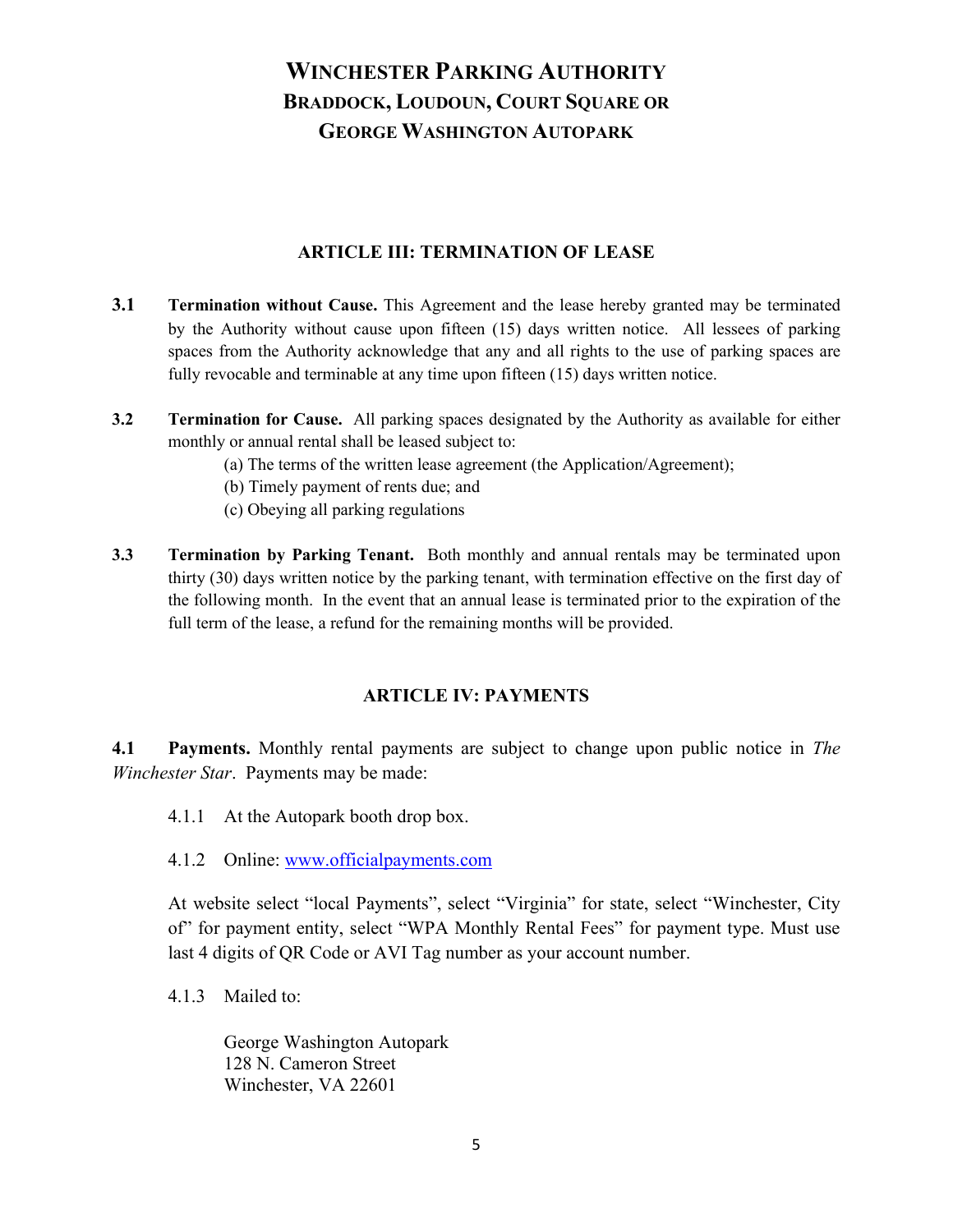#### **4.2 Late Charges.**

Loudoun, Court Square, and George Washington Autoparks: All monthly rental payments are due on the first day of each month. A late charge of ten dollars (\$10.00) per space will be added to any payment not received by the seventh  $(7<sup>th</sup>)$  day of the month. If the payment and late charge are not received by the fifteenth  $(15<sup>th</sup>)$  day of the month, the lease will be automatically terminated. No reminders, verbal or written, will be issued.

Braddock Autopark: For annual agreements, the entire rental payment will be due upon the receipt of this signed Application and Agreement. Payment for annual leases will be calculated based on a starting date of September 1. A late charge of ten dollars (\$10.00) per space will be added if the annual amount is not paid by September  $7<sup>th</sup>$  of each year, and a failure to make a payment by September 15<sup>th</sup> will result in termination of the rental agreement with an additional pro-rated charge for use of the space through the month of September.

#### **ARTICLE V: RENEWAL OF LEASES**

- **5.1 Lease Renewal.** Both monthly and annual leases shall be automatically renewed so long as the user is not in default. No reminders of automatic renewal, written or verbal, will be issued. Annual leases will renew automatically on September 1 of each year unless notice to terminate the Agreement is provided as described in **3.3**, above.
- **5.2 Lease Restrictions.** Monthly and annual parking agreements authorize a user to receive a revocable and terminable right to use an assigned parking space only for the limited purpose of parking a motor vehicle in accordance with the Authority's Rules and Regulations. No other uses or authority is granted pursuant to such agreements and said right may be revoked by The Authority at any time with or without cause.

**5.2.1** Sub-leasing of leased parking spaces is expressly prohibited. Except as specifically and hereafter set forward in these Regulations, transfer or assignment of a parking space is also prohibited.

By signing below, I hereby acknowledge that I have read, understand, and agree to the foregoing:

**Applicant's Signature: \_\_\_\_\_\_\_\_\_\_\_\_\_\_\_\_\_\_\_\_\_\_\_\_\_\_\_\_\_\_\_\_\_\_\_\_\_**

Date: